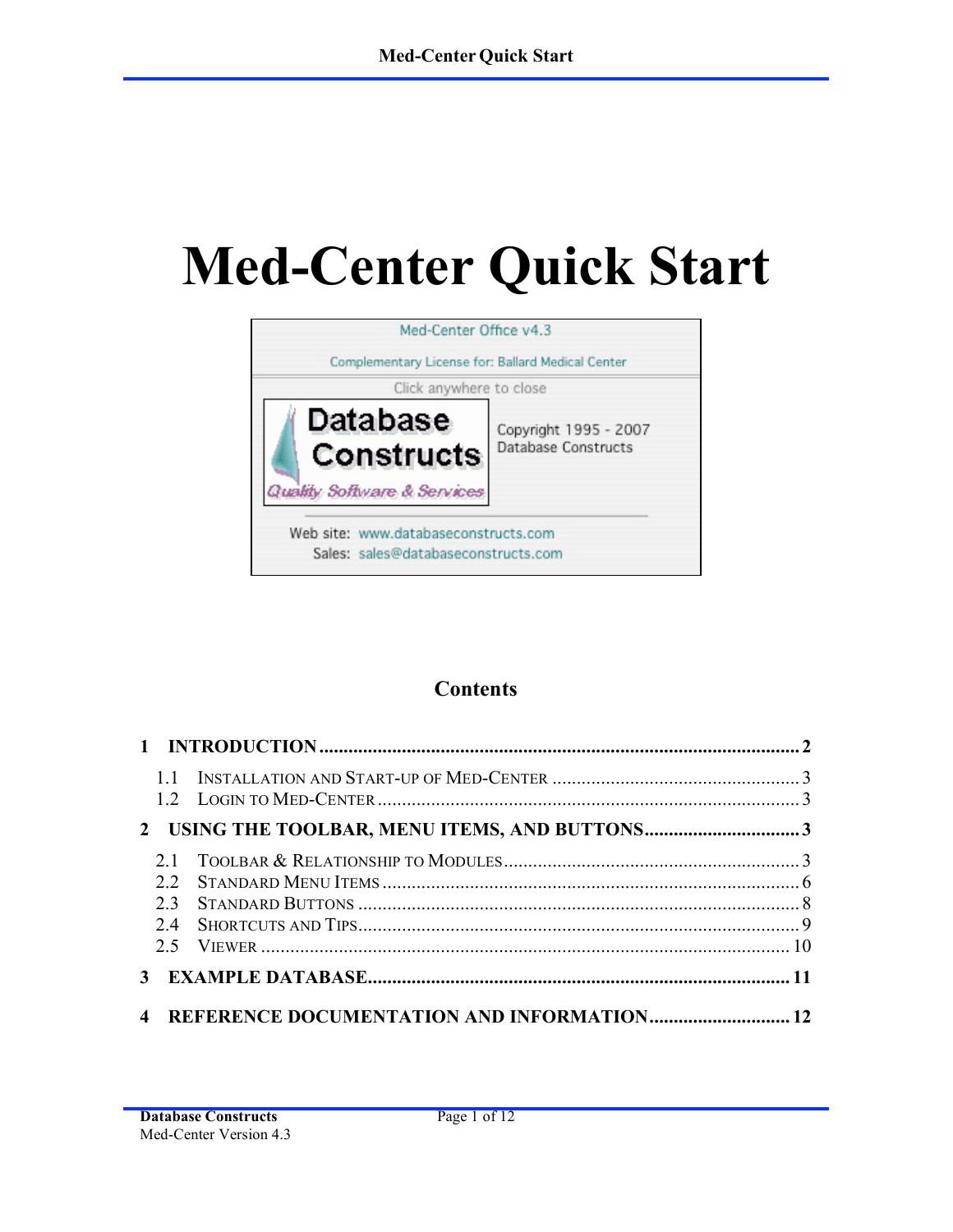# **1 Introduction**

Welcome to the Quick Start guide for the Med-Center practice management system. This guide covers the topics for individuals just getting started with Med-Center.

Med-Center was designed to be simple, yet powerful at the same time. Complex programs that can't be used except by computer specialists can be very unproductive in a hectic practice environment. It needs to be intuitive and easy to use, requiring minimal training and low cost administration. It also needs to meet the growing needs of the practice, in a powerful robust way.



Med-Center is available as two distinct products that allow it to be used in small singleuser physician practices or in larger clinical settings. Functionality is identical between the two and contains technologies that allow easy migration from one to the other. Thus, a growing physician-run practice could easily upgrade to support multiple office staff without having to switch to another system. This quick start guide applies to both the single-user and client-server versions except where noted.

Windows and Macintosh versions of Med-Center operate identically as well. If a server version of Med-Center is installed (Windows or Macintosh), client connections can support both PCs and Macs on the network simultaneously. Med-Center manages these clients seamlessly while presenting the same information in the same way throughout the office. This quick start guide applies to both the Windows and Macintosh versions except where noted.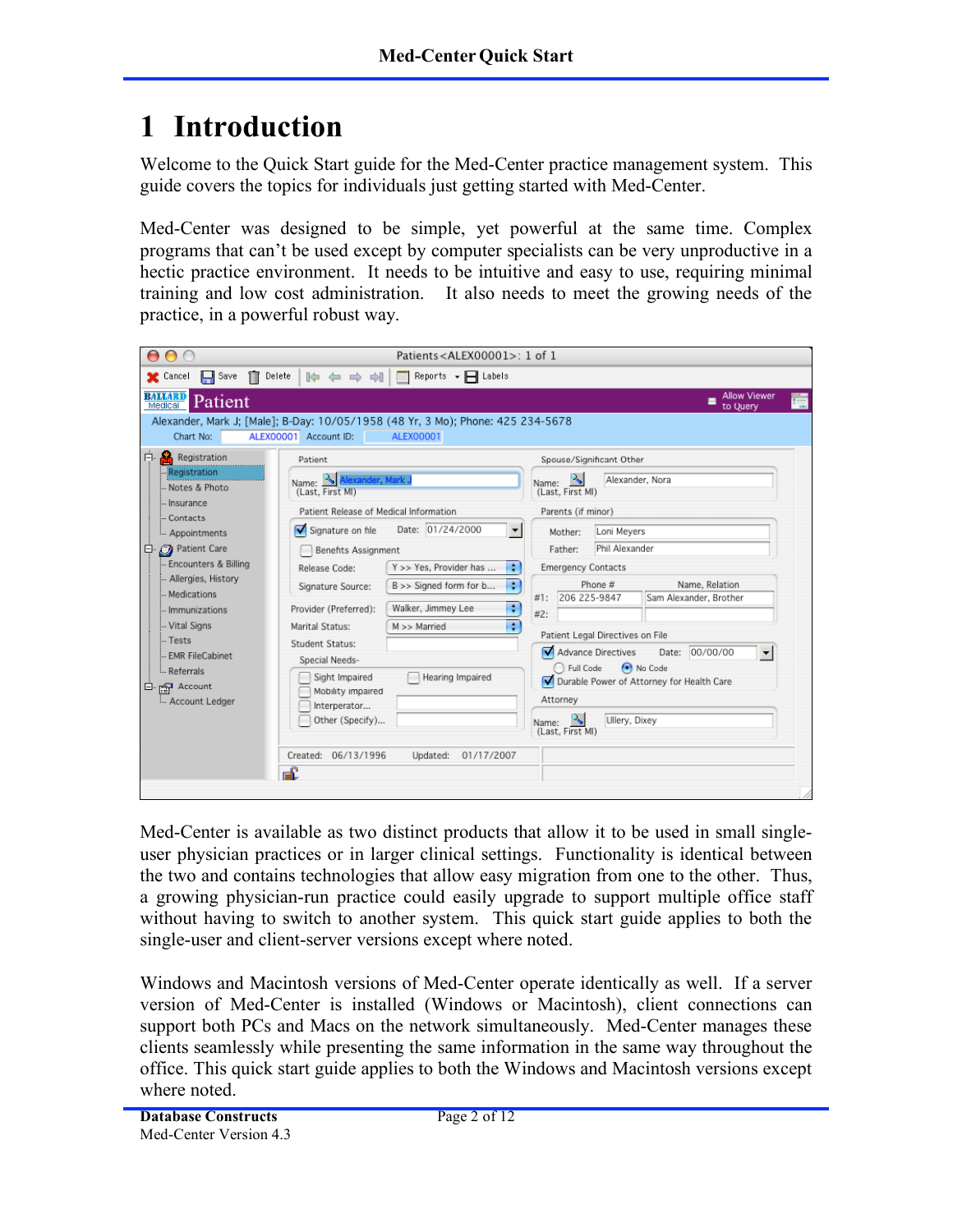#### 1.1 Installation and Start-up of Med-Center

Med-Center (both stand-alone and client/server versions) are available for download directly from Database Constructs web site (see www.databaseconstructs.com). Helpful technical notes and information is also available for download. The applications are distributed in a compressed format for easy expansion and installation on your personal computer (Windows or Macintosh) or office server.

For installation of the single-user version, double-click on the downloaded file. The file is self-extracting and will create a folder called "Med-Center Office" and place the application files within it. Starting the application is then accomplished by double clicking on the application file ("Med-Center.exe" for Windows, "Med-Center" for Macintosh. (Note that Windows systems may not show the .exe extension. If so, be sure and double click on file that is of the type "Application").

#### 1.2 Login to Med-Center

Med-Center will present a login screen for entry of your User Name and Password. First time users can enter "administrator" with no password to log in (i.e., as downloaded from web site with the example database). You will want to change the administrator password at a later time to secure your practice information. If entry of the user name and password is not successful within the timeout period, Med-Center will automatically quit.

| -Password<br>User Name:<br>Password: |                       |
|--------------------------------------|-----------------------|
| Timeout In: 00:04:47                 | Cancel   G Connection |

# **2 Using the Toolbar, Menu Items, and Buttons**

## 2.1 Toolbar & Relationship to Modules

The toolbar holds the module selector and icons used for access to module functions. To change to a different module, simply select the module name from the pop-up item list. Current modules include "Med-Center", "Accounting", "Records Manager", and "Administration".





```
Database Constructs Page 3 of 12
Med-Center Version 4.3
```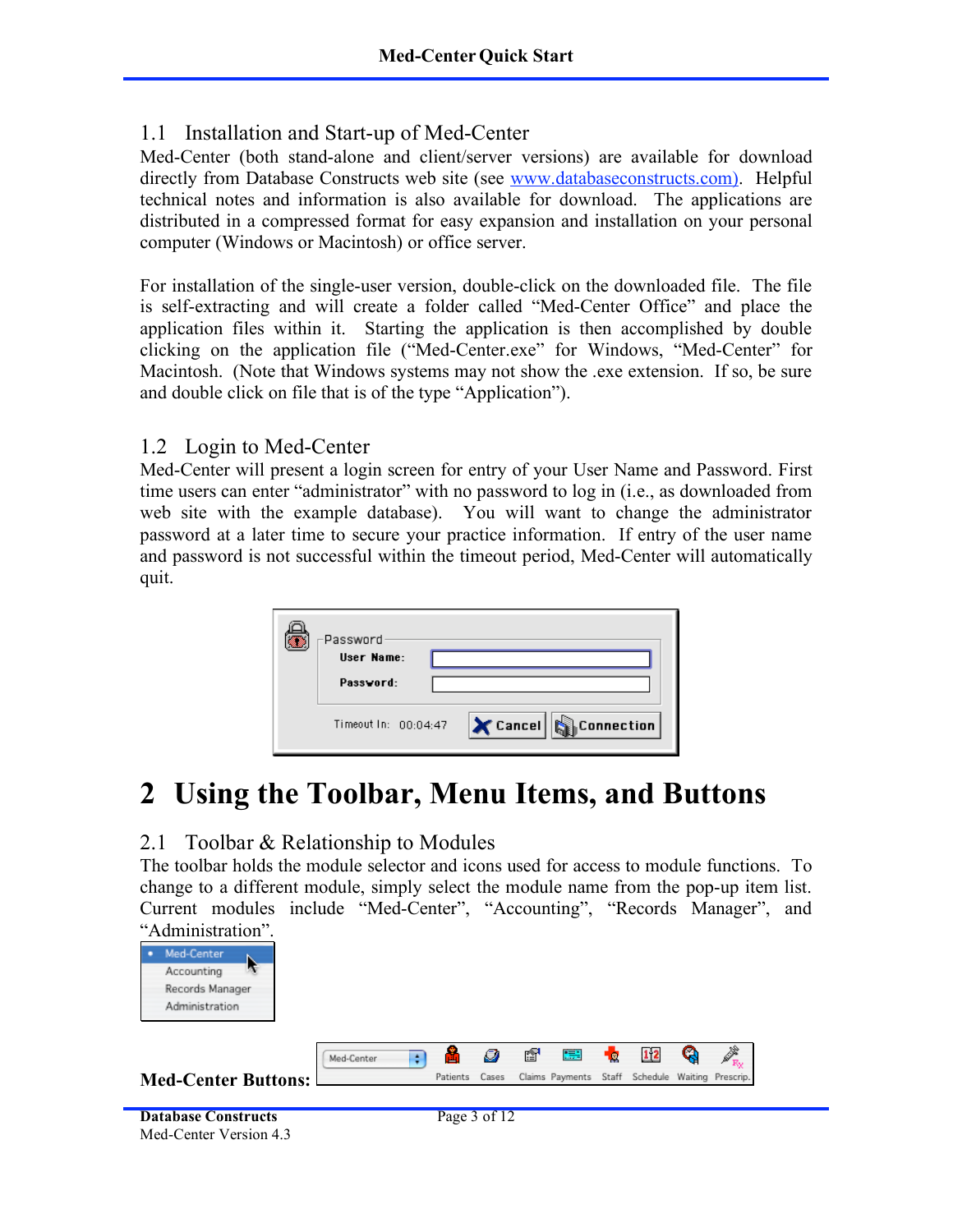The toolbar buttons available in the Med-Center module are covered below. In general, they bring up a list of the data from the tables they correspond to. Thus, to list all

Patients, simply press the "Patients" button. Once listed, double clicking on a patient will bring up the patient's record for review and editing.

| å           | Patient-List of all patients                                                    |
|-------------|---------------------------------------------------------------------------------|
| Ø           | Encounters – List of encounters for all patients                                |
| ß           | Claims – List of submitted or pending claims                                    |
| 驃           | Payments – List of payments received                                            |
| -le         | Staff – List of staff members                                                   |
| $1\sqrt{2}$ | Appointments / Scheduling – Appointments scheduled for doctors or<br>clinicians |
|             | Waiting Patients – Shows waiting patients for all clinic departments            |
|             | Prescriptions – Prescription writing                                            |
|             |                                                                                 |

#### **Accounting Buttons:**

The Accounting module records general ledger transactions between the user definable accounts. Accounts (as defined in the Chart of Accounts) can include: Accounts Receivable, bank or credit card accounts, asset or liability accounts, Accounts Payable, equity accounts, revenue accounts, and expense accounts. The accounting module is intimately linked with the Med-Center module so that Med-Center transactions are automatically posted to the accounting module.

Accounts Payments Deposit Checks GenJrnl

 $\sqrt{ }$ 

Accounting

The toolbar buttons available in the Accounting module are covered below. In general, they allow display of the Chart of Accounts, and the means to post transactions to the accounts (i.e., Deposits, Payments, etc.).

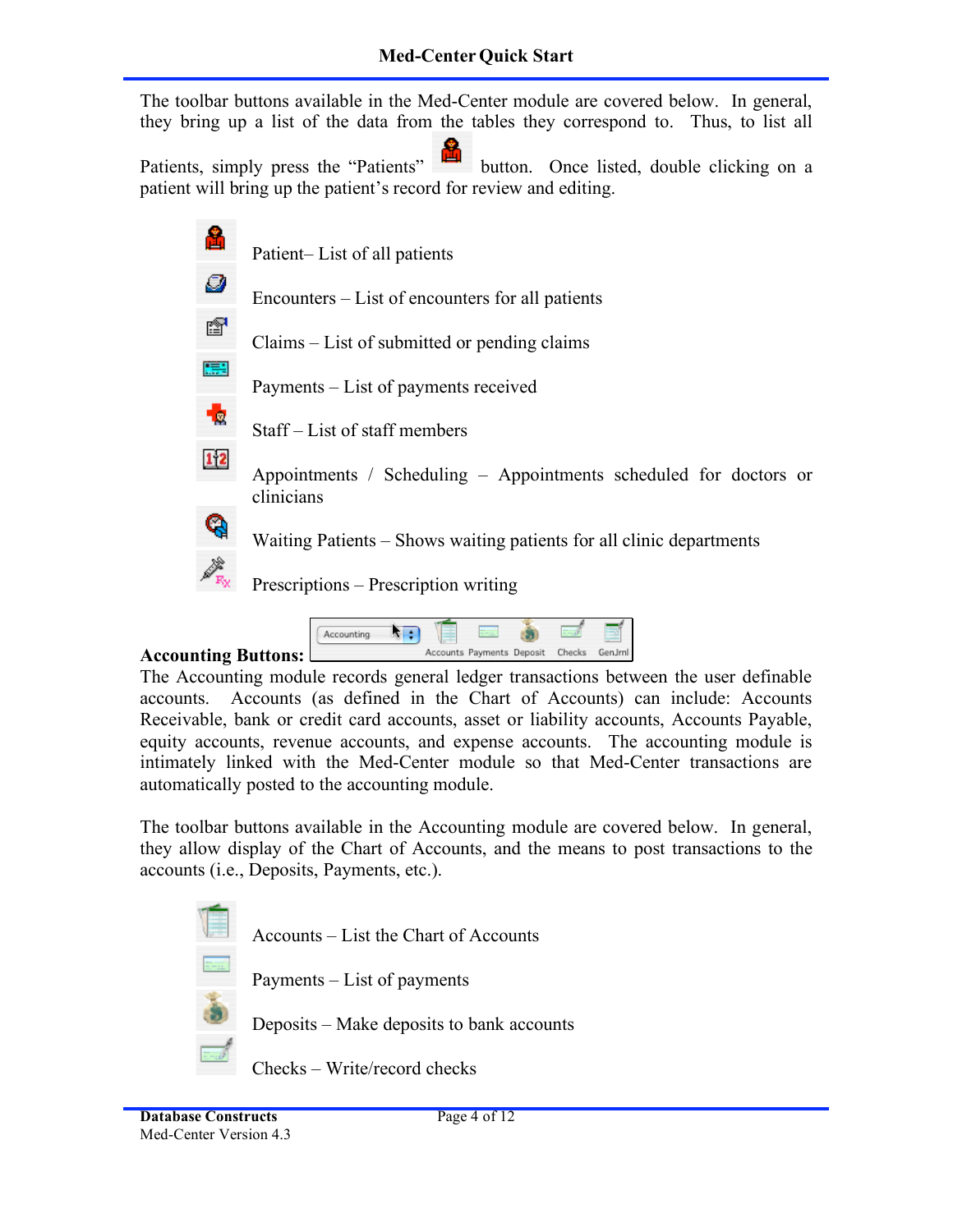

General Journal – Record a general journal transfer between accounts



The Records Manager module is used to track and maintain other non-patient related records that are still critical to the management of the practice. This could include business finance records, litigation, tax information, and other vital records. In some circumstances, the scope of this job could become large enough to retain a certified records manager that understands the requirements for records retention and management.

The toolbar buttons available in the Records Manager module are covered below. In general, they bring up a list of the data from the tables they correspond to. Thus, to list

all the Records, simply press the "Records" button.

Records – List of documents under retention schedule control



ਿ∺

Retention Schedule – List of retention schedule items

Filing System – List of file systems

|                                  | Administration | 떓    | 600 | ∞ಾ    | <b>B</b> | 羀   | ACT      |       |        |
|----------------------------------|----------------|------|-----|-------|----------|-----|----------|-------|--------|
| <b>Administration Buttons:</b> L |                | jsts | PRs | Users | Web      | EDI | Activity | Forms | Backup |

The toolbar buttons available in the Administration module are covered below. Administration functions are discussed in detail in the Administrator's guide.

嶍

Lists – List of list items (i.e., common text for pop-ups and pull-down menus)

600

Ó

≂ಾ

 $\bullet$ 

疊

綇

Problem Reporting Log – List problem reports and resolution activity

Import / Export of Tables and Lists – Import/Export functionality

Users and Groups – Definition of users, groups, and privileges

Web Server – Activate the web server for the Med-Center/Web add-on

EDI Segments – List of EDI segment definitions for electronic interchange

Activity Log – Record of changes for important tables (Accounts, Encounters, and Claims)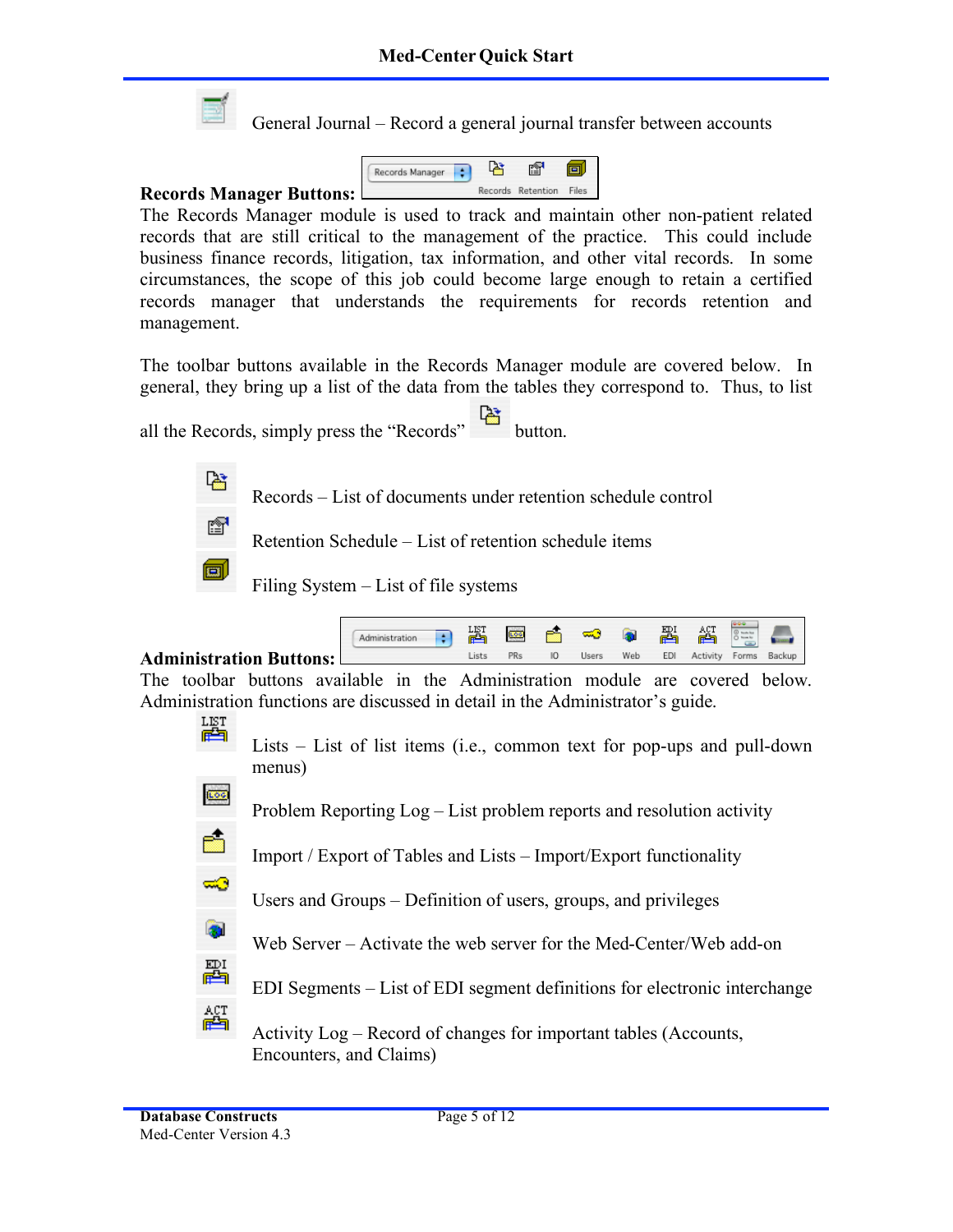

Form Customization Utility – Customize input forms and selected reports



Backup & Restore Utility – Backup and restore database

## 2.2 Standard Menu Items

The standard menu items allow application functions to be performed. In general, these functions are also available by selecting the icons as discussed in the previous section. In some cases, these functions apply to the front-most window being displayed. An example of this would be when a list of Encounters is being displayed and the "Custom Search…" menu item is selected. The custom search, when completed, would apply the search criteria to the displayed list.

| File Menu-                                                                    | Tables<br>File<br>Edit<br>Querie  |  |  |  |
|-------------------------------------------------------------------------------|-----------------------------------|--|--|--|
| File menu items address higher level activities for users of the              | Preferences                       |  |  |  |
| database.                                                                     |                                   |  |  |  |
|                                                                               | Open Database                     |  |  |  |
| Preferences: Display or set program preferences                               | User Information                  |  |  |  |
| <b>Open Database:</b> Select other database set (not avail in client/server)  | Change Password                   |  |  |  |
| <b>User Information:</b> Allows current user to view/modify their staff info  | Switch to New User                |  |  |  |
| Change Password: Change password used at login                                | Toggle Tool Bar<br>$\overline{a}$ |  |  |  |
| Switch to New User: Prompt for login of different user                        | <b>Toggle Tips</b>                |  |  |  |
| Toggle Tool Bar: Switches the tool bar on or off                              | Database Properties               |  |  |  |
| Toggle Tips: Turns the help tips on or off                                    | Update License                    |  |  |  |
| Database Properties: Displays summary of database information                 |                                   |  |  |  |
| <b>Update License:</b> Allows entry of license number for license expansion   | Messenger                         |  |  |  |
| Messenger: Messenger (Chat) system between logged in users                    | Report Problems                   |  |  |  |
| <b>Report Problems:</b> Allows submittal of problem reports to administration | Page Setup                        |  |  |  |
| Page Setup: Displays Page Setup dialog                                        | Print<br>æР                       |  |  |  |
| <b>Print:</b> Print the selected set of records                               | ЖQ<br>Quit                        |  |  |  |
|                                                                               |                                   |  |  |  |
| <b>Quit:</b> Terminate the session                                            |                                   |  |  |  |
|                                                                               |                                   |  |  |  |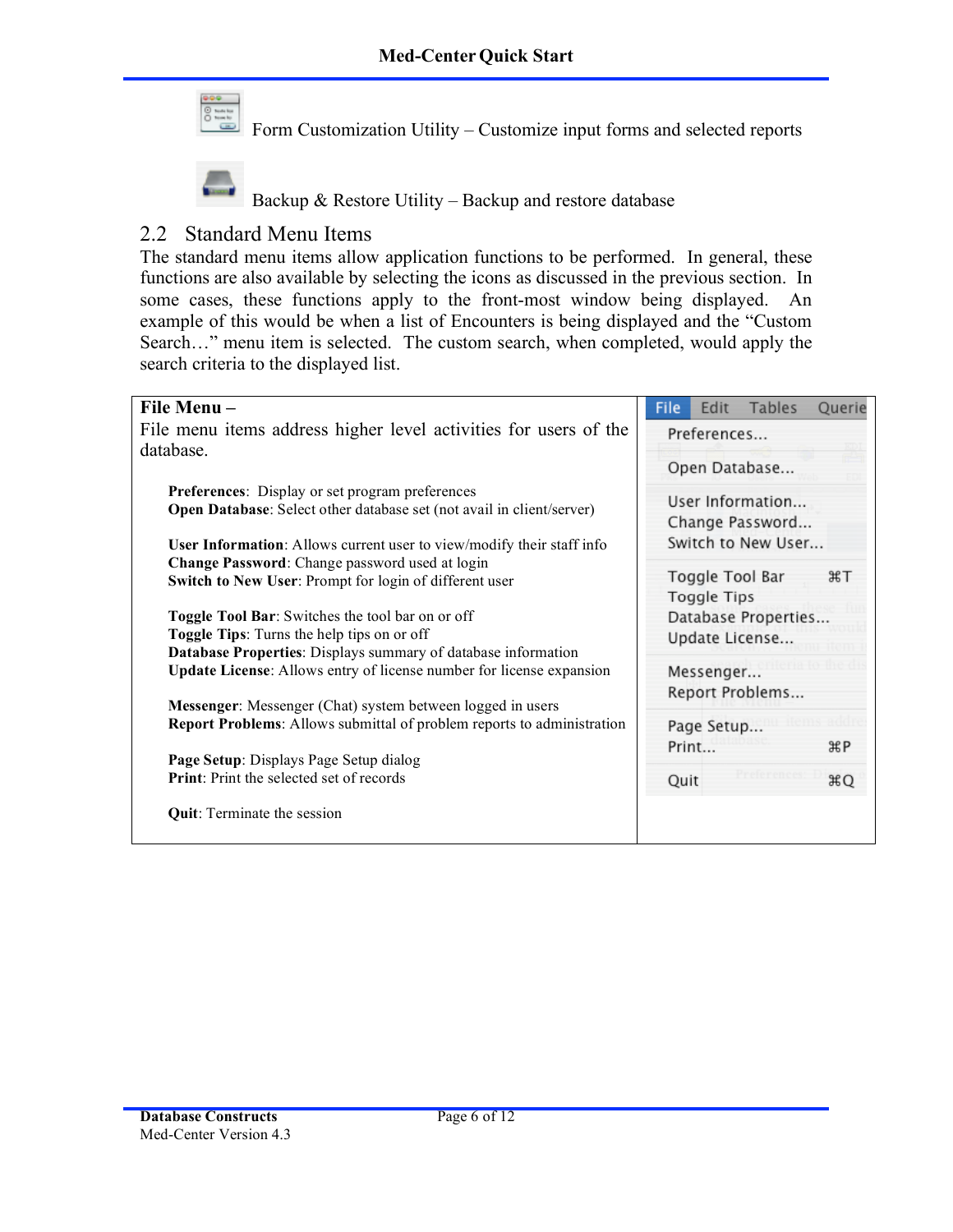| Tables Menu-                                                                                                                                 | <b>Tables</b><br>Queries<br>Sele |  |  |  |
|----------------------------------------------------------------------------------------------------------------------------------------------|----------------------------------|--|--|--|
| Tables menu items will display records from the database.                                                                                    | Viewer<br>AutoText<br>Patients   |  |  |  |
| Viewer: The viewer allows quick selection of records for display/edit<br>AutoText: AutoText allows quick entry of text (for selected fields) |                                  |  |  |  |
| Patients: Displays the Patient listing                                                                                                       | Encounters                       |  |  |  |
| <b>Encounters:</b> Displays the Encounters listing                                                                                           | Transactions                     |  |  |  |
| <b>Transactions:</b> Displays the Transactions listing                                                                                       | Claims                           |  |  |  |
| Claims: Displays the Claims listing                                                                                                          | Payments                         |  |  |  |
| Payments: Displays the Payments listing                                                                                                      | Appointments                     |  |  |  |
| <b>Appointments:</b> Displays the Appointments listing                                                                                       | Procedures                       |  |  |  |
| Procedures: Displays the Procedures listing                                                                                                  | Carriers                         |  |  |  |
| Carriers: Displays the Carriers listing                                                                                                      | Carrier Fees                     |  |  |  |
| Carrier Fees: Displays the Carrier Fees listing                                                                                              |                                  |  |  |  |
| Carrier Formularies: Displays the Carrier Formularies listing<br><b>Referrers:</b> Displays the Referrers listing                            | Carrier Formularies              |  |  |  |
| Diagnoses: Displays the Diagnoses listing                                                                                                    | Referrers                        |  |  |  |
| Appointment Types: Displays the Appointment Types listing                                                                                    | Diagnoses                        |  |  |  |
| <b>Employers:</b> Displays the Employers listing                                                                                             | Appointment Types<br>Employers   |  |  |  |
| People: Displays the People listing                                                                                                          | People                           |  |  |  |
| <b>Departments:</b> Displays the Departments listing                                                                                         |                                  |  |  |  |
| Facilities: Displays the Facilities listing                                                                                                  |                                  |  |  |  |
| Staff: Displays the Staff listing<br><b>Report Templates:</b> Displays the Report Templates listing                                          | Departments                      |  |  |  |
|                                                                                                                                              | Facilities                       |  |  |  |
|                                                                                                                                              |                                  |  |  |  |
|                                                                                                                                              | Staff                            |  |  |  |
|                                                                                                                                              | <b>Report Templates</b>          |  |  |  |
| Queries Menu-                                                                                                                                | Queries<br>Selection<br>Repo     |  |  |  |
| More properly, this set of menu items add, delete, sort and query                                                                            | All Records<br>ЖR                |  |  |  |
|                                                                                                                                              |                                  |  |  |  |
| the database and apply the action to the front-most window (set                                                                              | Custom Search<br><b>HS</b>       |  |  |  |
| of records) being displayed.                                                                                                                 | Add Records<br>#N                |  |  |  |
| All Records: Selects (and displays) all the records for the active window                                                                    | Delete Records                   |  |  |  |
| Custom Search: Allows custom query (including complex searches)                                                                              |                                  |  |  |  |
|                                                                                                                                              | Sort Ascending                   |  |  |  |
| Add Records: Add records in current table being displayed                                                                                    | Sort Descending                  |  |  |  |
| Delete Records: Delete selected records in current table being displayed                                                                     | Custom Sort                      |  |  |  |
|                                                                                                                                              |                                  |  |  |  |
| <b>Sort Ascending:</b> Sort according to default sort key (ascending)                                                                        |                                  |  |  |  |
| Sort Descending: Sort according to default sort key (descending)                                                                             |                                  |  |  |  |
| Custom Sort: Define custom sort to apply to current table being                                                                              |                                  |  |  |  |
| displayed                                                                                                                                    |                                  |  |  |  |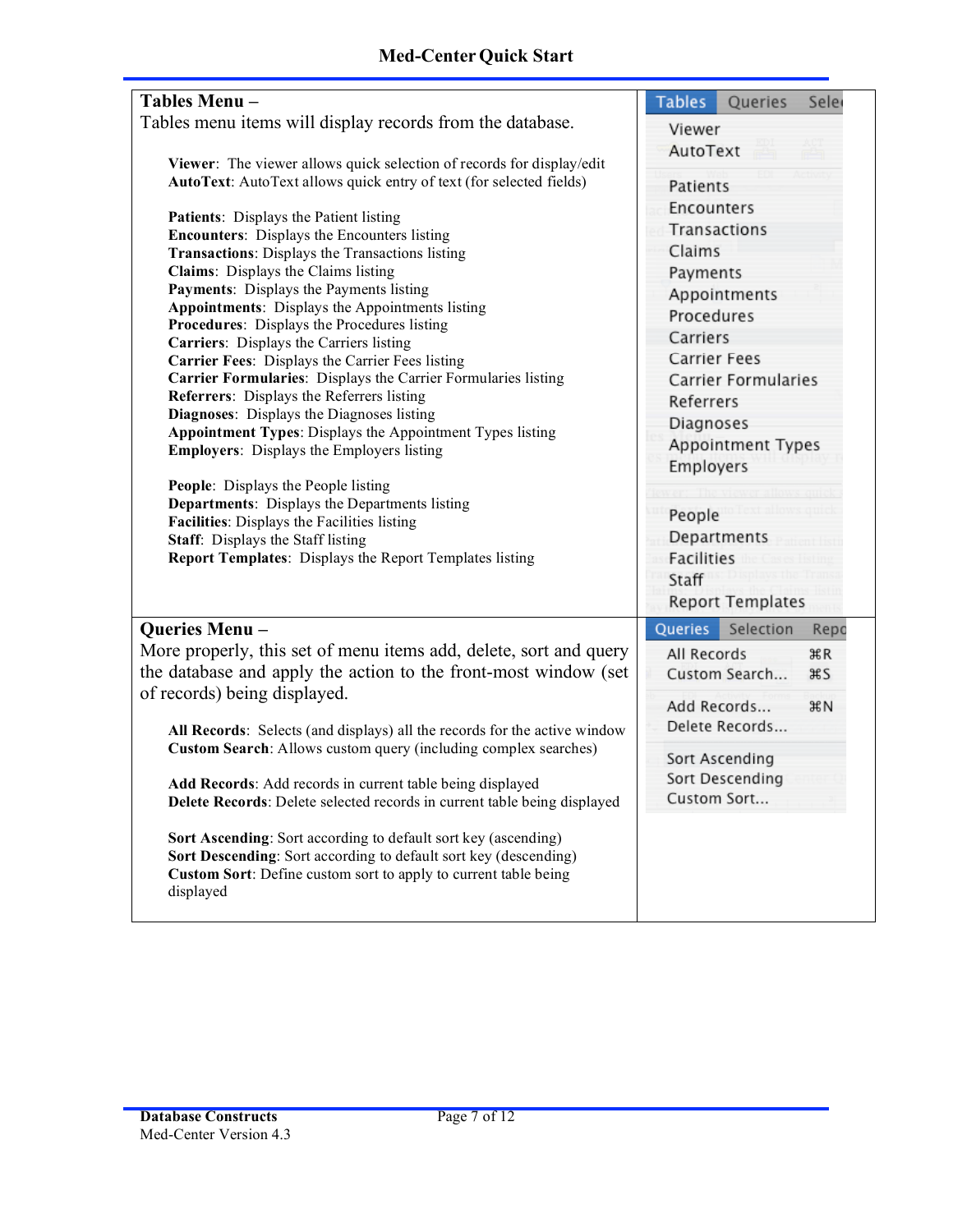#### **Med-Center Quick Start**

| <b>Selection Menu-</b>                                                          | Selection Reports\Charts                                   |  |  |  |
|---------------------------------------------------------------------------------|------------------------------------------------------------|--|--|--|
| These menu items control the selection of records for the current               | Show Selection<br><b>XG</b>                                |  |  |  |
| table being displayed. Complex queries can be combined with                     | <b>Omit Selection</b><br>$*$ <sup>O</sup>                  |  |  |  |
| selection functions to obtain a multitude of desired record                     | Save Selection                                             |  |  |  |
| selections.                                                                     | Load Selection                                             |  |  |  |
|                                                                                 | Store Set                                                  |  |  |  |
| Show Selection: Highlighted records are shown in the selection                  | Set Plus Selection                                         |  |  |  |
| Omit Selection: Highlighted records are omitted from selection                  | Set Minus Selection                                        |  |  |  |
| Save Selection: Highlighted records (their pointers) are saved to disk          | Set Intersect Selection                                    |  |  |  |
| Load Selection: Highlighted records (their pointers) are loaded from disk       | Display Set                                                |  |  |  |
|                                                                                 | Clear Set                                                  |  |  |  |
| Store Set: Store the selection as a set in memory (buffer)                      |                                                            |  |  |  |
| Set Plus Selection: Take set and add selection (Union)                          |                                                            |  |  |  |
| Set Minus Selection: Take set and subtract any common items                     |                                                            |  |  |  |
| (Difference)<br>Set Intersect Selection: Take common records in set & selection |                                                            |  |  |  |
| (Intersect)                                                                     |                                                            |  |  |  |
| Display Set: Display the buffer set and make the current selection              |                                                            |  |  |  |
| <b>Clear Set:</b> Clear the set from the buffer                                 |                                                            |  |  |  |
|                                                                                 |                                                            |  |  |  |
| <b>Reports\Charts Menu –</b>                                                    | Reports\Charts<br>Standard Repo                            |  |  |  |
| Reports, charts and custom reports are shown in this menu list.                 | Super Report                                               |  |  |  |
|                                                                                 | Quick Report Editor                                        |  |  |  |
| Super Report: Calls SuperReport module for custom report definition             | Label Editor<br><b>HL</b>                                  |  |  |  |
|                                                                                 | Chart Wizard<br>ЖK                                         |  |  |  |
| <b>Quick Report Editor:</b> Similar to SuperReports, but quicker/easier         |                                                            |  |  |  |
| Label Editor: Defines custom label layouts                                      | <b>Basic Patient List</b>                                  |  |  |  |
| Chart Wizard: Defines custom charts for plotting of data                        | Custom Invoice-Accounts<br>Fee Ticket                      |  |  |  |
|                                                                                 |                                                            |  |  |  |
|                                                                                 |                                                            |  |  |  |
| ** Below the double line – Super Reports that have been defined by              | Fee Ticket - Header Only<br><b>Patient Contact History</b> |  |  |  |
| users and apply to the current list of records                                  |                                                            |  |  |  |

## 2.3 Standard Buttons

Standard buttons are used throughout the application to help provide a uniform easy-touse interface. Some of the buttons have keyboard equivalents or Menu item equivalents.

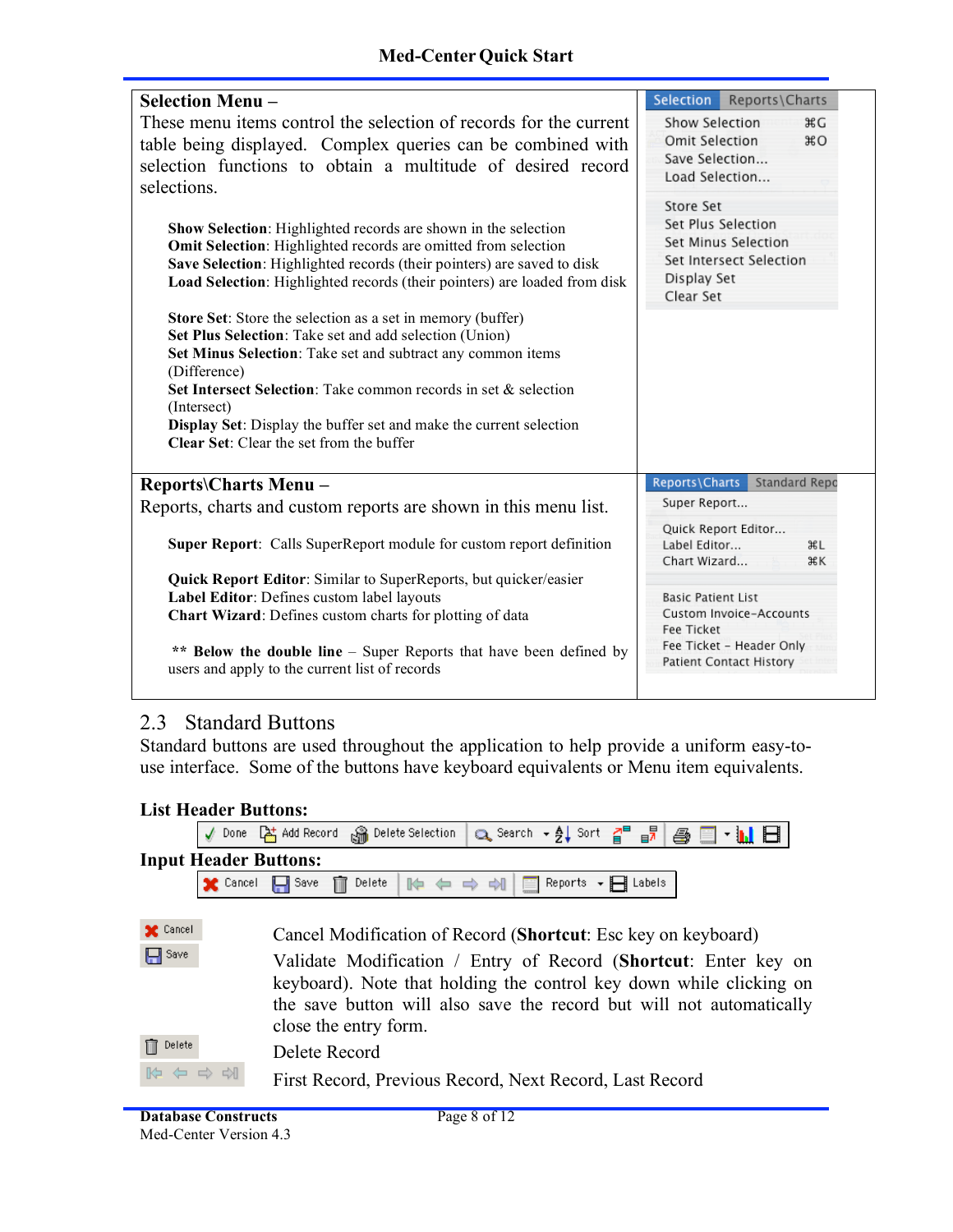Add Record(s) – Adds records

Delete Record(s) – Deletes records and related records if applicable Custom Query (or Search) – Calls the custom query editor Sort Ascending or Descending – Sorts up or down using the default sort

Show Selection – Reduces the selection to the ones selected by the user Omit Selection – Omits the user selected records from the selection Print Selection – Prints the selection of records Quick Report Editor – Calls the Quick Report Editor Chart Wizard – Calls the Chart Wizard Label Editor – Calls the Label Editor

**Sub-Form Related Data:** Usually seen on input forms where related data records are displayed.  $\mathcal{P}_{\mathbf{S}_n}$ 

field

 $\vec{\mathsf{q}}^{\text{\tiny{B}}}$ 

6

Edit Related Record (also referred to as a "Drill-down" to related records)

| -------                   |
|---------------------------|
| <b>Add Related Record</b> |
| רונות ורח                 |

Delete Related Record

**Stored Documents:** Usually seen on input forms where Stored Documents can be accessed.

ê.

Open a file to store in the database as a Stored Document Save a Stored Document to a file (on the users' computer hard disk) Delete a Stored Document from the database

**Entry Fields, Pop-Ups, & Check Boxes:** Usually on input forms where data entry is expected.



Data entry area (white background)

Data information area (non-enterable information from database) Pop-up item list Checkbox item

**Record Locking Indicator (Client/Server multi-user access):** Located on input forms

- é. Unlocked for editing
	- Locked by another user

## 2.4 Shortcuts and Tips

## **The "Escape" Key**

The "Esc" key on the keyboard allows you to cancel the front-most window. It cancels the data entry modifications when modifying records and backs out one level when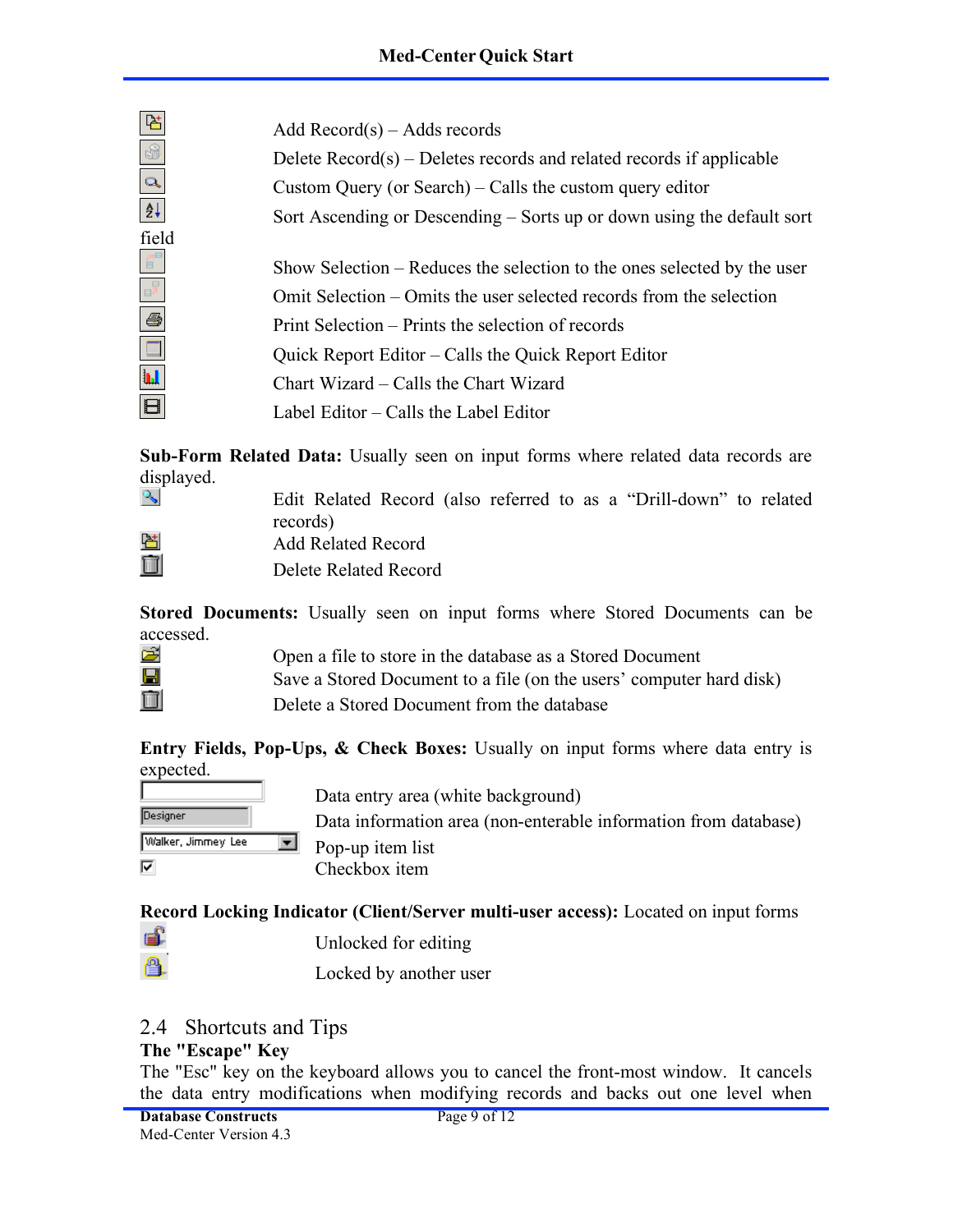drilling down to related records. Use this key often when reviewing records with no intention of saving them.

#### **The "Enter" Key**

The "Enter" key on the keyboard allows you to save data entry modifications when modifying records.

#### **The "Tab" Key**

The "Tab" key will move to the next enterable field while entering data for a record. Holding down the "Shift" key and pressing "Tab" will reverse the movement to the previous enterable field.

#### **The use of the "Double Click"**

Double clicking on a record within a list or sub-form list will bring up that record and display it in a detail entry form. If privileges allow, the record can be edited and saved. If the record was listed in a sub-form list, the record will be displayed in a read-only mode. For editing of records listed in a sub-form list, click on the magnifying glass icon  $\mathbb{R}$  if that option exists for that sub-form list. The "Double Click" is handy when used with the "Escape" key for quickly viewing data records and returning to a higher level without modifying the record.

#### 2.5 Viewer

The "Viewer" allows quick selection of a patient and their encounters. The first few characters of the patient's name can be entered and the first matching patient will be selected and their encounters displayed. Double clicking on either a patient or encounter will bring that individual's information up in a separate window.

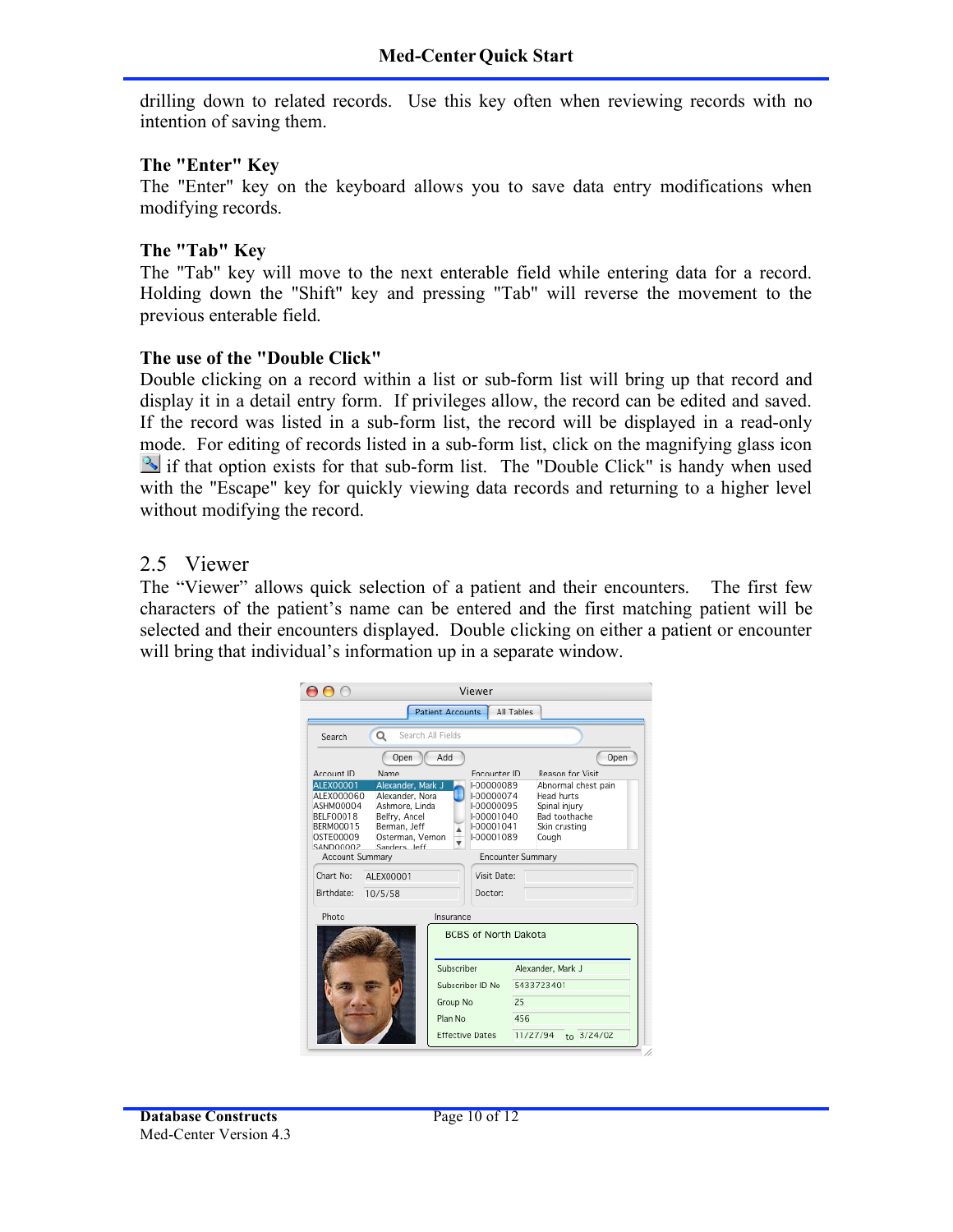# **3 Example Database**

An example database containing typical practice information has been included with the application. This allows new users to quickly explore the features and functions of the Med-Center system. When you are ready to use the system within your own practice, it is recommended that you start with the database set defined in the folder named "Med-Center StarterDB" (This can be downloaded from the Database Constructs web site). Note that the supporting tables of information (i.e., Carriers, Carrier Fees, Carrier Formularies, Procedures, Diagnoses, and Employers will need to be created and tailored to your specific location and practice needs. This is discussed in more detail within the Administrator's guide.